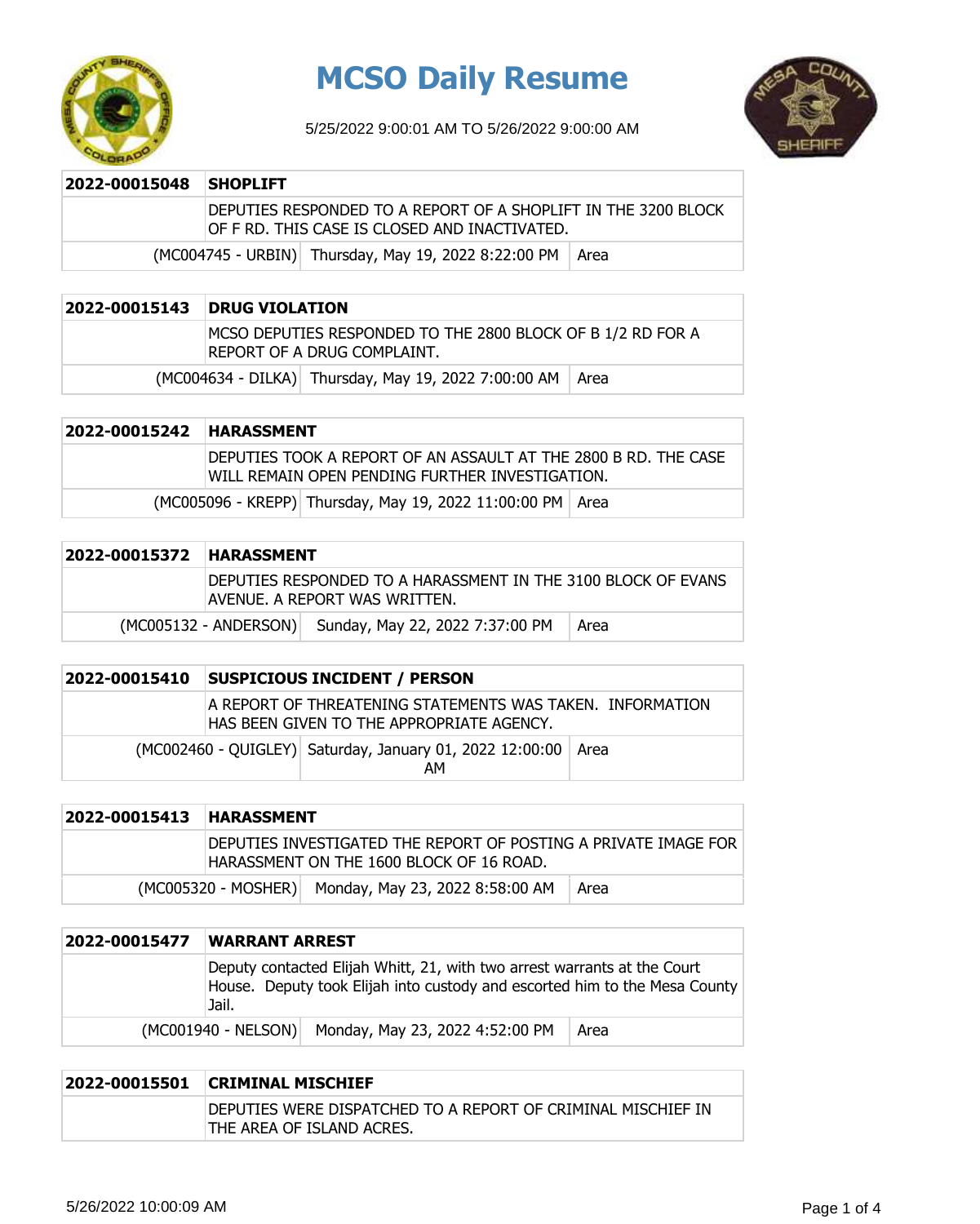|  | (MC003148 - HUISJEN) Sunday, May 15, 2022 12:00:00 PM   Area |  |  |
|--|--------------------------------------------------------------|--|--|
|--|--------------------------------------------------------------|--|--|

| 2022-00015586 OTHER OFFENSE |                                                              |  |
|-----------------------------|--------------------------------------------------------------|--|
|                             |                                                              |  |
|                             | (MC003890 - GARNER) Tuesday, May 24, 2022 11:22:00 AM   Area |  |

| 2022-00015611 THEFT |                    |                                                            |      |
|---------------------|--------------------|------------------------------------------------------------|------|
|                     | <b>FOR A THEFT</b> | MCSO DEPUITES RESPONDED TO THE 2900 BLOCK OF PARKWAY DRIVE |      |
|                     |                    | (MC003021 - HARPER) Tuesday, May 24, 2022 1:57:00 PM       | Area |

| 2022-00015640 | <b>ASSAULT</b>                                                                                              |
|---------------|-------------------------------------------------------------------------------------------------------------|
|               | Christopher Martinez was arrested in the 400 block of Lark for 2nd degree<br>assault and domestic violence. |
|               | (MC003890 - GARNER) Tuesday, May 24, 2022 5:11:00 PM<br>Area                                                |

| 2022-00015651 TRAFFIC |                                                                                                                     |        |
|-----------------------|---------------------------------------------------------------------------------------------------------------------|--------|
|                       | TYLER WILLIS, 22, OF GRAND JUNCTION WAS TAKEN INTO CUSTODY OF<br>VEHICULAR ELUDING AND MULTIPLE TRAFFIC VIOLATIONS. |        |
|                       | (MC003226 - Tuesday, May 24, 2022 6:41:00 PM<br>STUCKENSCHNEIDER)                                                   | l Area |

| 2022-00015655 | <b>RESTRAINING ORD VIOL</b>                                              |  |
|---------------|--------------------------------------------------------------------------|--|
|               | Anthony Miera, age 34, was arrested for violation of a protection order. |  |
|               | (MC004622 - PRATT) Tuesday, May 24, 2022 7:09:00 PM   Area               |  |

| 2022-00015662 LOST / FOUND PROPERTY                                                                   |
|-------------------------------------------------------------------------------------------------------|
| LOST PROPERTY WAS REPORTED TO DEPUTIES IN THE 800 BLOCK OF<br>QUAIL RUN DRIVE, MESA COUNTY, COLORADO. |
| (MC005116 - PAGE) Sunday, April 24, 2022 12:00:00 AM   Area                                           |

| 2022-00015680 | <b>WARRANT ARREST</b> |                                                                                                                                                                                            |      |
|---------------|-----------------------|--------------------------------------------------------------------------------------------------------------------------------------------------------------------------------------------|------|
|               | WITHOUT INCIDENT.     | CHRISTINE WARREN, 32, OF GRAND JUNCTION WAS TAKEN INTO CUSTODY<br>ON AN OUTSTANDING ARREST WARRANT (17M867). CHRISTINE WAS<br>TRANSPORTED TO THE MESA COUNTY DETENTION FACILITY AND BOOKED |      |
|               | STUCKENSCHNEIDER)     | (MC003226 - Wednesday, May 25, 2022 1:53:00<br>AΜ                                                                                                                                          | Area |

| 2022-00015696 | <b>RESTRAINING ORD VIOL</b> |                                                           |      |
|---------------|-----------------------------|-----------------------------------------------------------|------|
|               | IBLOCK OF KATHY JO LANE.    | A PROTECTION ORDER VIOLATION WAS INVESTIGATED AT THE 2800 |      |
|               |                             | (MC004596 - TAFOYA) Wednesday, May 25, 2022 8:56:00<br>AM | Area |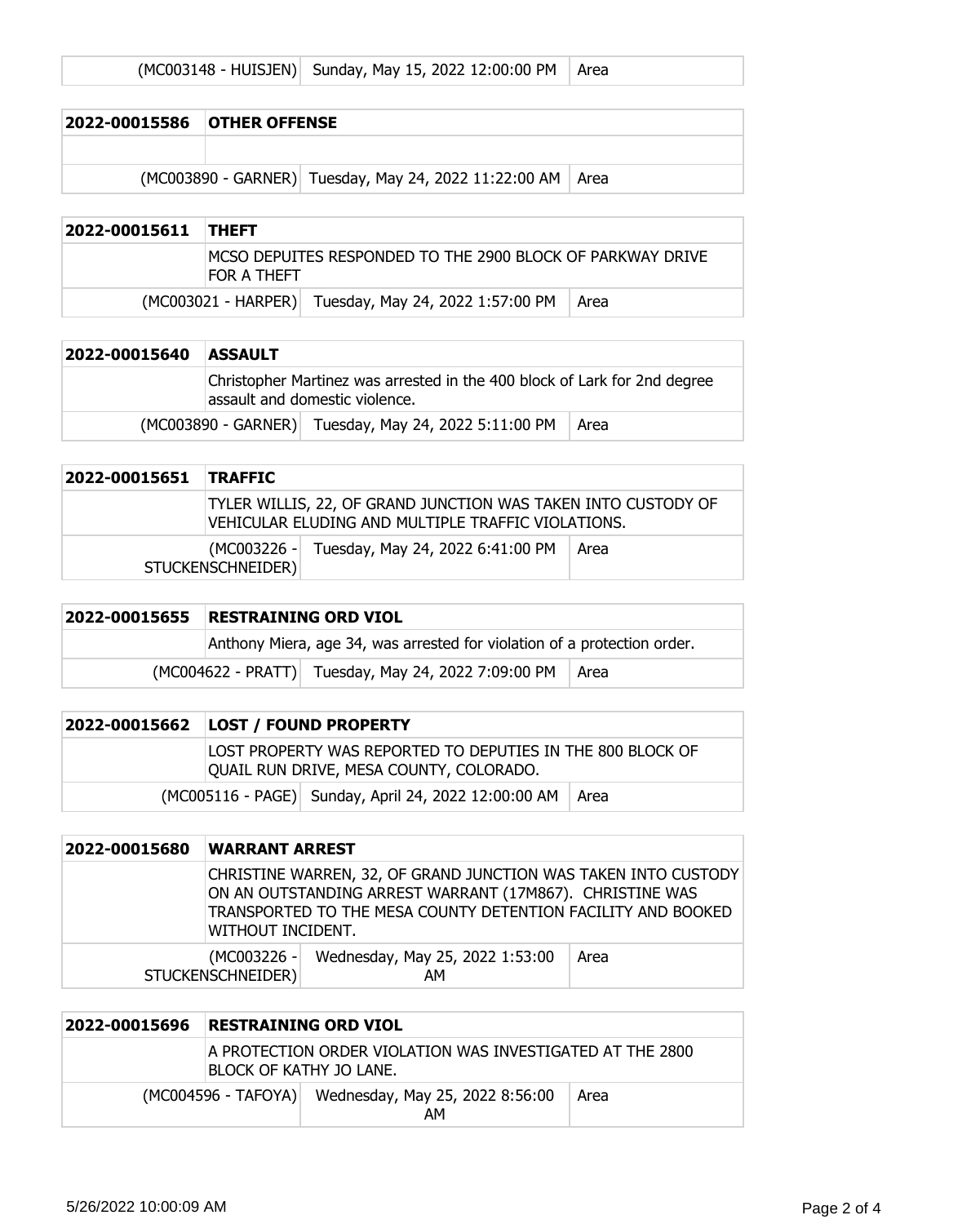| <b>2022-00015732 ASSIST OTHER AGENCY</b>                                             |                                                     |      |
|--------------------------------------------------------------------------------------|-----------------------------------------------------|------|
| DEPUTIES ASSISTED CSP WITH AN INVESTIGATION IN THE AREA OF 32 1/2<br>AND D 1/2 ROAD. |                                                     |      |
|                                                                                      | (MC004138 - CONRAD) Monday, May 23, 2022 4:43:00 PM | Area |

| 2022-00015779 | <b>WEAPONS VIOLATION</b> |                                                                                                                            |      |
|---------------|--------------------------|----------------------------------------------------------------------------------------------------------------------------|------|
|               | (MESA COUNTY,CO).        | LAWRENCE TRICE, AGE 58, WAS ARRESTED FOR FELONY MENACING,<br>HARASSMENT, AND DOMESTIC VIOLENCE IN THE 400 BLOCK OF 31 ROAD |      |
|               |                          | (MC004193 - WORLEY) Wednesday, May 25, 2022 8:24:00<br><b>PM</b>                                                           | Area |

| 2022-00015780 | <b>WARRANT ARREST</b> |                                                                                                                                 |      |
|---------------|-----------------------|---------------------------------------------------------------------------------------------------------------------------------|------|
|               | WARRANTS.             | ON WEDNESDAY, 05/25/22, TAYLOR WAGNER, AGE 33, AND TEDDY COCA,<br>AGE 59, WERE ARRESTED IN THE 3200 BLOCK OF PEACH ST ON ACTIVE |      |
|               |                       | (MC003368 - JONES) Wednesday, May 25, 2022 7:24:00<br><b>PM</b>                                                                 | Area |

| 2022-80000181 THEFT |                                                                |  |
|---------------------|----------------------------------------------------------------|--|
|                     |                                                                |  |
|                     | (MC003268 - MONTOVER) Saturday, May 07, 2022 5:45:00 AM   Area |  |

## **2022-80000182 FRAUD / FORGERY**

| (MC003368 - JONES) Monday, May 23, 2022 8:00:00 AM   Area |  |
|-----------------------------------------------------------|--|

# **2022-80000183 LOST / FOUND PROPERTY**

(MC003368 - JONES) Monday, May 23, 2022 7:55:00 AM Area

## **2022-80000184 LOST / FOUND PROPERTY**

 $(MCO03368 - JONES)$  Saturday, May 21, 2022 4:00:00 PM  $Area$ 

| 2022-80000185 THEFT |                                                              |  |
|---------------------|--------------------------------------------------------------|--|
|                     |                                                              |  |
|                     | (MC003368 - JONES) Thursday, May 19, 2022 12:13:00 PM   Area |  |

| <b>2022-80000186 OTHER OFFENSE</b> |                      |                                 |      |
|------------------------------------|----------------------|---------------------------------|------|
|                                    |                      |                                 |      |
|                                    | $(MCO03368 - JONES)$ | Friday, May 20, 2022 1:15:00 PM | Area |